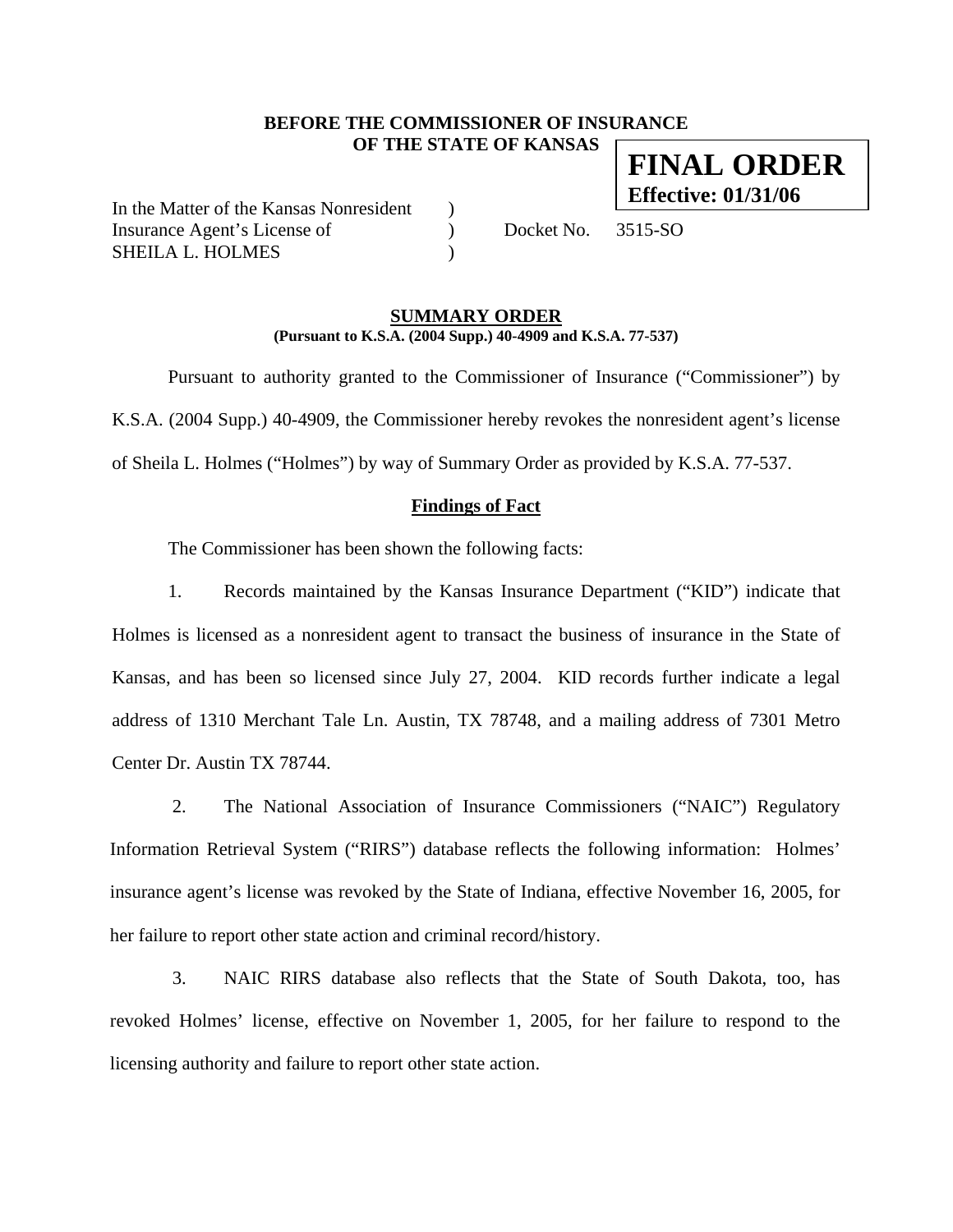4. NAIC RIRS database further indicates that Holmes entered into a settlement agreement with the State of Alabama, on April 7, 2005, consenting to the finding that she failed to disclose criminal history/record in her application for an insurance agent license, and agreed to place her license on probation for 1 year.

5. Holmes self-reported to KID of the state actions in Indiana and Alabama on September 25, 2005.

6. By letter of October 25, 2005, the KID attempted to contact Holmes at her legal address of record for an explanation of the above-stated actions, with notice that failure to respond to KID may impact the status of her Kansas license.

7. To date, KID has not received neither any explanation from Feldman regarding the actions taken by states of Indiana and Alabama nor any notification regarding the state action in South Dakota.

#### **Applicable Law**

8. K.S.A. (2004 Supp.) 40-4909(a) provides, in relevant part:

"The commissioner may deny, suspend, revoke or refuse renewal of any license issued under this act if the commissioner finds that the applicant or license holder has . . . (2) Violated: (A) Any provision of chapter 40 of the Kansas Statutes Annotated, and amendments thereto, or any rule and regulation promulgated thereunder; (B) any subpoena or order of the commissioner;  $\ldots$  (9) Had an insurance agent license, or its equivalent, denied, suspended or revoked in any other state, district or territory." K.S.A. (2004 Supp.) 40-4909(a).

9. Administrative regulations require that a person licensed in this state as an insurance agent shall, within 30 days of the occurrence, report enumerated events to the Commissioner. Among these events are disciplinary action against the agent's license by the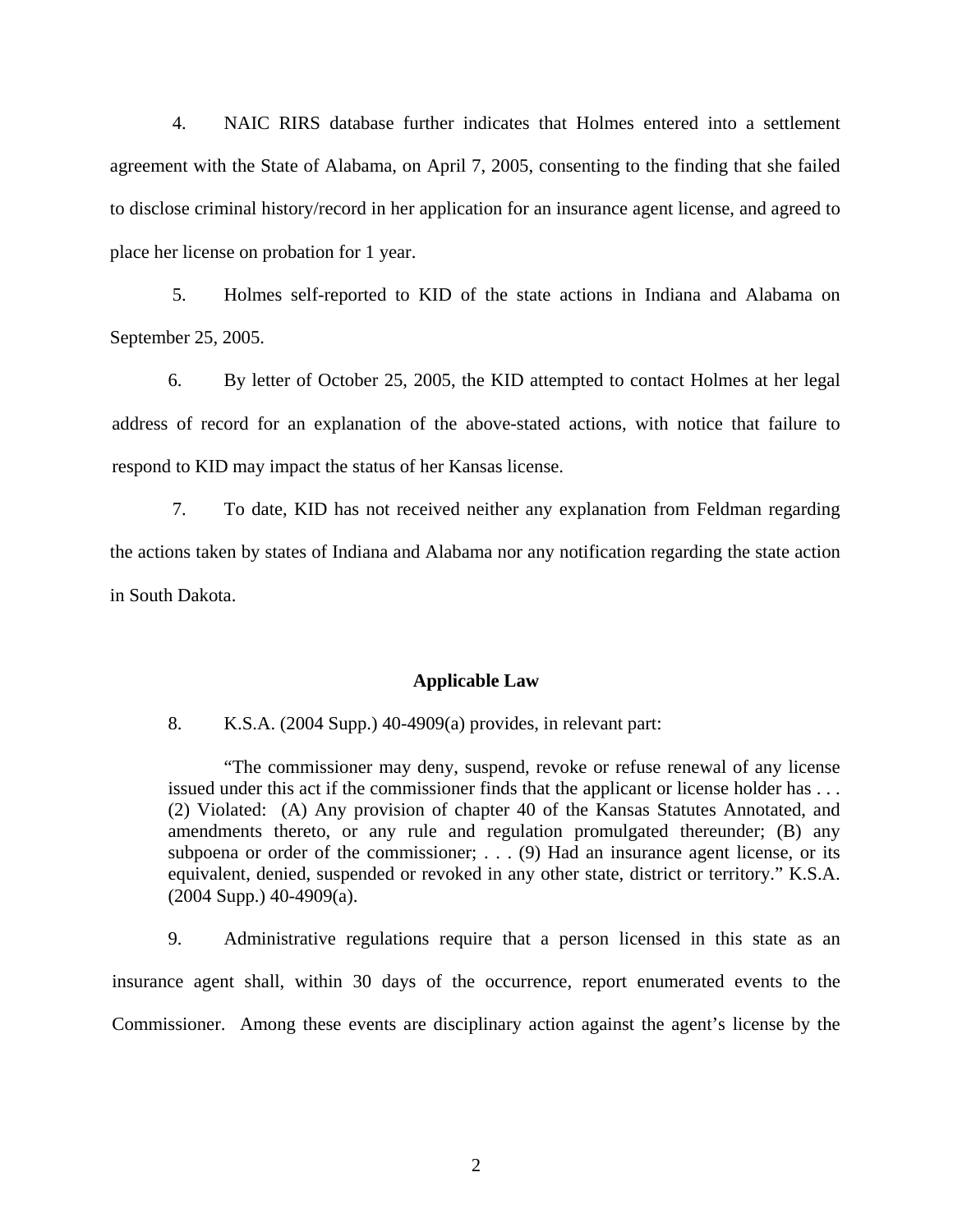insurance regulatory official of any other state or territory and a change of address. K.A.R. § 40- 7-9.

10. The Commissioner may revoke any license issued under the Insurance Agents Licensing Act if the Commissioner finds that the insurable interests of the public are not properly served under such license. K.S.A. (2004 Supp.) 40-4909(b).

## **Conclusions of Law**

11. The Commissioner has jurisdiction over Holmes as well as the subject matter of this proceeding, and such proceeding is held in the public interest.

12. The Commissioner finds that Holmes' Kansas license may be revoked solely because she has had a license revoked in another state.

13. In addition, the Commissioner finds that Holmes failed to respond KID's inquiry about the state actions against her licenses in Indiana and Alabama, despite clear notice that failure to do so may impact the status of her Kansas license, thereby violating the equivalent of a subpoena or order of the Commissioner.

14. The Commissioner further concludes that Holmes violated the administrative regulation requiring a licensed agent to report disciplinary action by other states within 30 days by failing to report the disciplinary actions in Alabama and South Dakota.

15. Accordingly, the Commissioner concludes that sufficient grounds exist for the revocation of the insurance agent's license of Sheila L. Holmes pursuant to K.S.A. (2004 Supp.) 40-4909(a).

16. Moreover, the Commissioner finds that Holmes has demonstrated irresponsibility in the conduct of business by failing to report the disciplinary actions taken by South Dakota to

3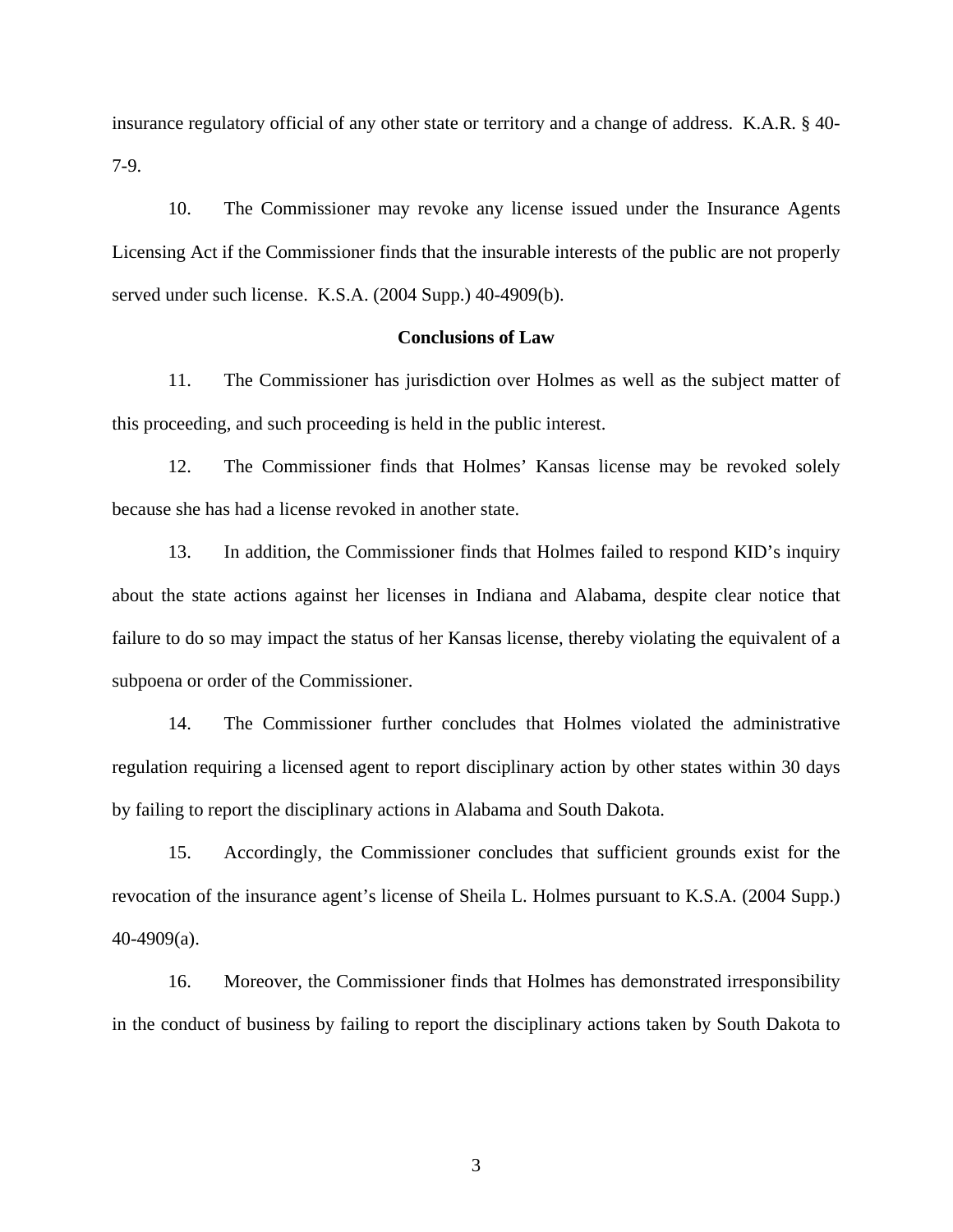KID, and her insurance agent's license should be revoked pursuant to K.S.A. (2004 Supp.) 40- 4909(b) for the protection of the insurable interests of the public.

17. Based on the facts and circumstances set forth herein, it appears that the use of summary proceedings in this matter is appropriate, in accordance with the provisions set forth in K.S.A. 77-537(a), in that the use of summary proceedings does not violate any provision of the law and the protection of the public interest does not require the KID to give notice and opportunity to participate to persons other than Sheila L. Holmes.

**IT IS THEREFORE ORDERED BY THE COMMISSIONER OF INSURANCE THAT** the Kansas non-resident insurance agent's license of Shelia L. Holmes is hereby **REVOKED**.

### **Notice and Opportunity for Hearing**

Shelia L. Holmes, within fifteen (15) days of service of this Summary Order, may file with the KID written request for a hearing on this Summary Order, as provided by K.S.A. 77- 542. In the event a hearing is requested, such request should be directed to John W. Campbell, General Counsel, Kansas Insurance Department, 420 S.W. 9<sup>th</sup> Street, Topeka, KS 66612.

 Any costs incurred as a result of conducting any administrative hearing shall be assessed against the agent/agency who is the subject of the hearing as provided by K.S.A. 40-4909(f). Costs shall include witness fees, mileage allowances, any costs associated with the reproduction of documents which become part of the hearing record, and the expense of making a record of the hearing.

If a hearing is not requested, this summary order shall become effective as a Final Order, without further notice, upon the expiration of the fifteen-day period for requesting a hearing. The Final Order will constitute final agency action in this matter.

4